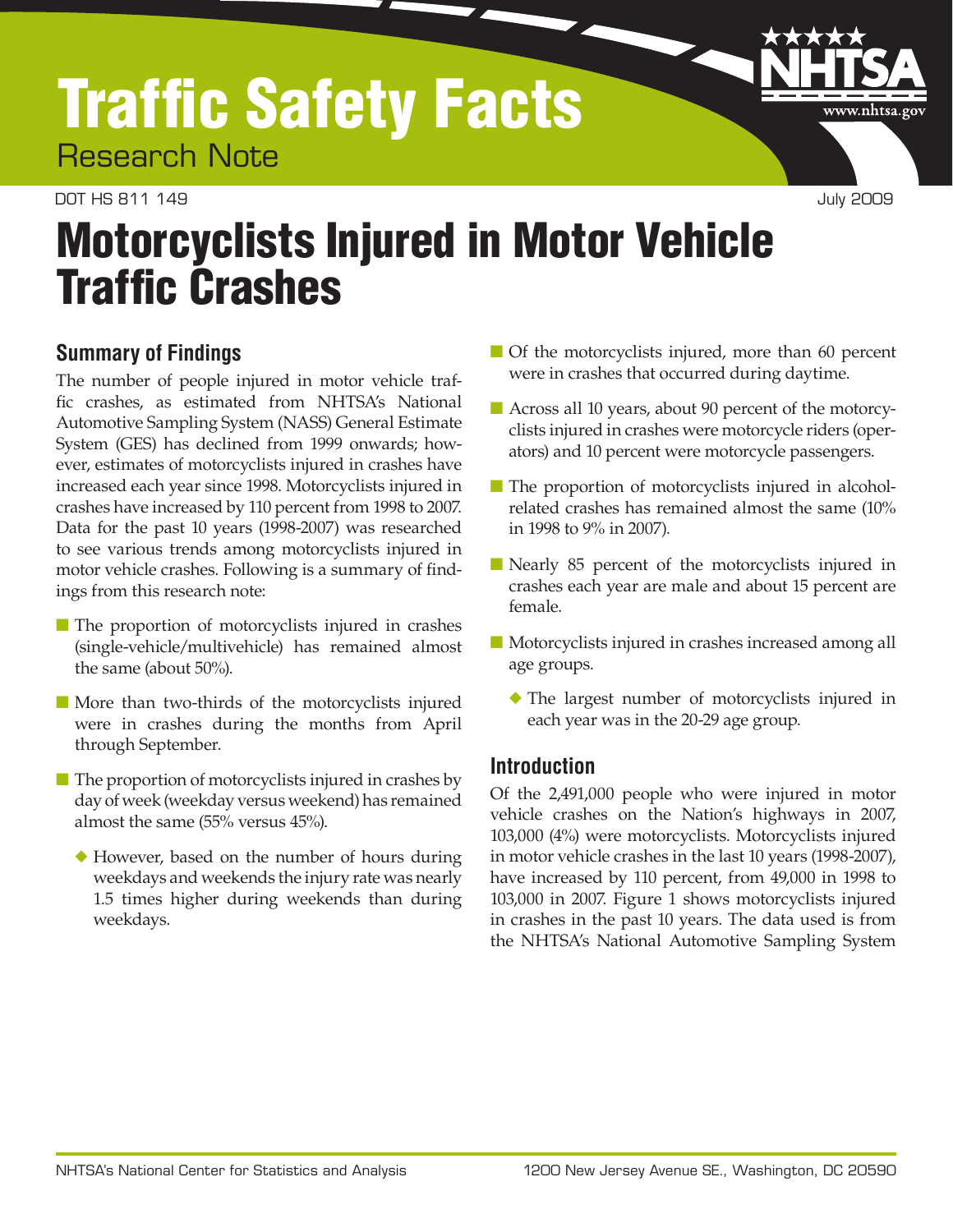General Estimate System. NASS GES contains data from a nationally representative sample of policereported crashes of all severities, including those that result in death, injury, or property damage. Data presented from NASS GES are estimates and are subject to sampling errors (see Appendix C of Traffic Safety Facts each year for more information on these errors). This Research Note analyzes data on motorcyclists injured in police-reported crashes (fatal crashes and injury crashes) by different characteristics. For comparison with motorcyclist fatalities in crashes, a detailed report on motorcyclist fatality trends and characteristics, titled *Recent Trends in Fatal Motorcycle Crashes: An Update* (DOT HS 810 606) is available at: [www-nrd.](www-nrd.nhtsa.dot.gov/Pubs/810606.PDF) [nhtsa.dot.gov/Pubs/810606.PDF](www-nrd.nhtsa.dot.gov/Pubs/810606.PDF).

#### Figure 1





## **Data Analysis**

The data analysis in this Research Note looks at motorcyclists injured in motor vehicle crashes over the 10-year period (1998-2007) by the type of crash (single-vehicle/ multivehicle), day of week (weekday/weekend) and by other factors such as alcohol involvement, helmet use, age group, sex, and person type of the motorcyclist injured. The data in this Research Note was rounded to the nearest thousand. However, percentages were calculated before rounding, hence row totals may not add up to individual cells.

## *Motorcyclists Injured, by Crash Type*

Of the 103,000 motorcyclists injured in crashes in 2007, 50,000 (48%) were in single-vehicle crashes and 53,000 (52%) were in multivehicle crashes. The number of motorcyclists injured in single-vehicle motorcycle crashes increased by 108 percent from 24,000 in 1998 to 50,000 in 2007. Motorcyclists injured in multivehicle crashes also increased, by 112 percent from 25,000 in 1998 to 53,000 in 2007. However, the proportion of motorcyclists injured by crash type (single-vehicle versus multivehicle) in the past 10 years has remained almost the same. Table 1 shows motorcyclists injured in crashes by crash type and year.

Table 1

| <b>Motorcyclists Injured in Motor Vehicle Traffic Crashes,</b><br>By Crash Type and Year |  |
|------------------------------------------------------------------------------------------|--|
|                                                                                          |  |

|                 |               | <b>Crash Type</b>     |                     |                |               |                |  |  |
|-----------------|---------------|-----------------------|---------------------|----------------|---------------|----------------|--|--|
| <b>Calendar</b> |               | <b>Single-Vehicle</b> | <b>Multivehicle</b> |                | <b>Total</b>  |                |  |  |
| Year            | <b>Number</b> | <b>Percent</b>        | <b>Number</b>       | <b>Percent</b> | <b>Number</b> | <b>Percent</b> |  |  |
| 1998            | 24.000        | 49                    | 25.000              | 51             | 49.000        | 100            |  |  |
| 1999            | 23,000        | 46                    | 27,000              | 54             | 50.000        | 100            |  |  |
| 2000            | 28.000        | 48                    | 30.000              | 52             | 58.000        | 100            |  |  |
| 2001            | 28,000        | 47                    | 32,000              | 53             | 60.000        | 100            |  |  |
| 2002            | 33,000        | 51                    | 32,000              | 49             | 65.000        | 100            |  |  |
| 2003            | 32,000        | 48                    | 35.000              | 52             | 67.000        | 100            |  |  |
| 2004            | 38.000        | 50                    | 38.000              | 50             | 76,000        | 100            |  |  |
| 2005            | 44.000        | 50                    | 43.000              | 50             | 87,000        | 100            |  |  |
| 2006            | 43.000        | 49                    | 44,000              | 51             | 88,000        | 100            |  |  |
| 2007            | 50,000        | 48                    | 53.000              | 52             | 103.000       | 100            |  |  |

Source: NHTSA, NCSA, NASS GES 1998-2007

## *Motorcyclists Injured, by Quarter*

Motorcyclists injured in crashes in 2007 when examined at a quarterly basis show that the highest number of motorcyclists injured, 37,000 (36%), were injured during July through September, followed by 33,000 (32%) from April through June, 17,000 (17%) from October through December, and 16,000 (15%) during January through March. More than two-thirds (68%) of the motorcyclists injured in crashes in 2007 were injured during the period April through September. April to September is the high riding season for motorcyclists. Motorcyclists injured in the past 10 years (1998 to 2007) during April through September ranged from 67 percent to 73 percent. Table 2 shows motorcyclists injured in crashes by quarter and year.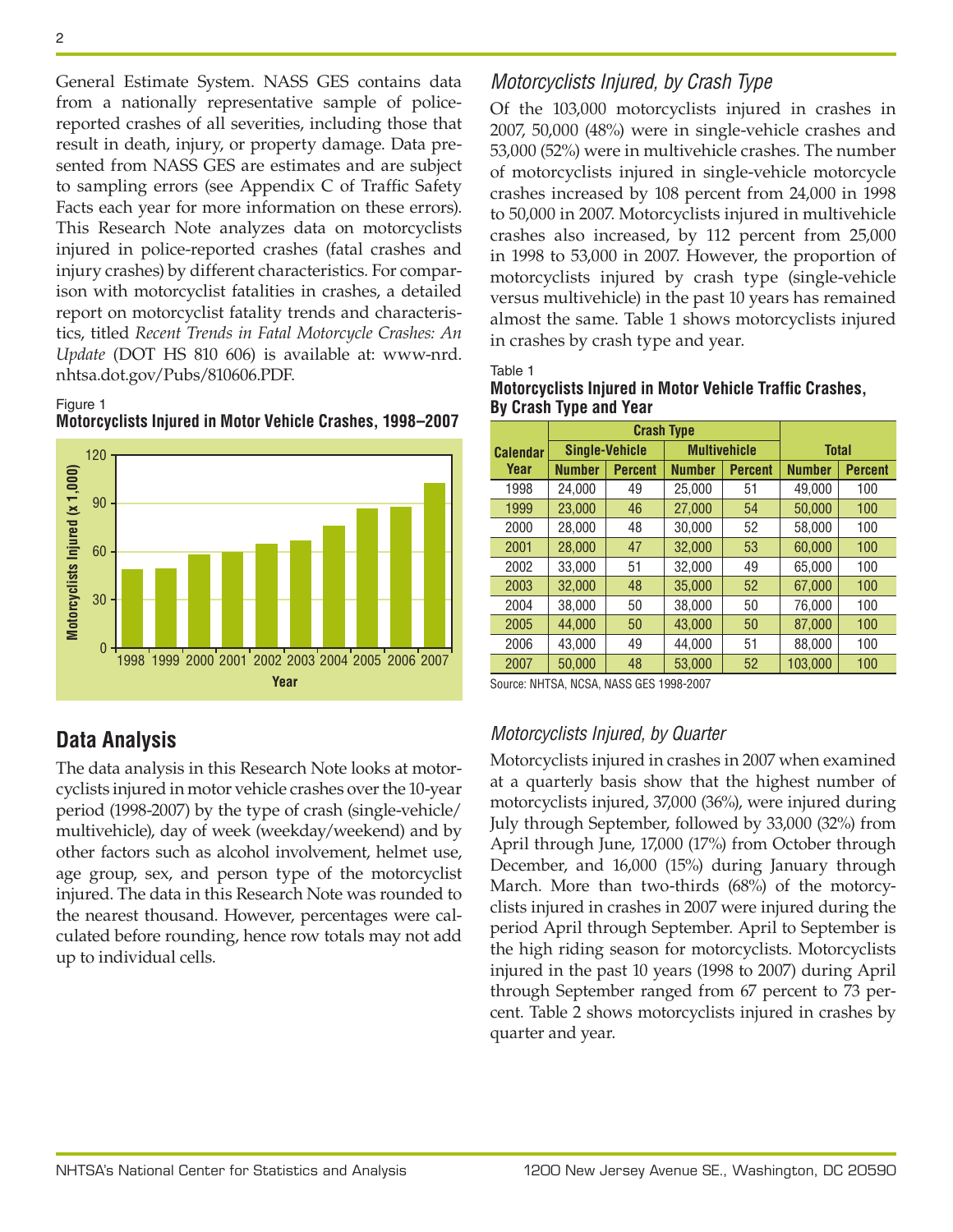#### Table 2

#### **Motorcyclists Injured in Motor Vehicle Traffic Crashes, By Quarter and Year**

|                 | <b>Motorcyclists Injured by Quarter</b> |               |                   |               |                  |                   |                 |               |               |               |
|-----------------|-----------------------------------------|---------------|-------------------|---------------|------------------|-------------------|-----------------|---------------|---------------|---------------|
|                 | January-                                |               |                   |               |                  | October-<br>July- |                 |               |               |               |
| <b>Calendar</b> | <b>March</b>                            |               | <b>April-June</b> |               | <b>September</b> |                   | <b>December</b> |               | <b>Total</b>  |               |
| Year            | <b>Number</b>                           | $\frac{0}{0}$ | <b>Number</b>     | $\frac{0}{0}$ | <b>Number</b>    | $\frac{0}{0}$     | <b>Number</b>   | $\frac{0}{0}$ | <b>Number</b> | $\frac{0}{0}$ |
| 1998            | 4.000                                   | 8             | 16.000            | 33            | 19.000           | 40                | 9.000           | 19            | 49.000        | 100           |
| 1999            | 6.000                                   | 12            | 17.000            | 33            | 17.000           | 34                | 11.000          | 21            | 50,000        | 100           |
| 2000            | 9.000                                   | 15            | 17.000            | 29            | 22,000           | 38                | 10.000          | 18            | 58.000        | 100           |
| 2001            | 7.000                                   | 11            | 22.000            | 37            | 20,000           | 34                | 11.000          | 18            | 60.000        | 100           |
| 2002            | 7.000                                   | 10            | 21,000            | 33            | 26,000           | 39                | 11,000          | 17            | 65.000        | 100           |
| 2003            | 9.000                                   | 13            | 21.000            | 31            | 24.000           | 36                | 13.000          | 20            | 67.000        | 100           |
| 2004            | 10.000                                  | 14            | 24.000            | 32            | 28,000           | 37                | 13,000          | 17            | 76,000        | 100           |
| 2005            | 8.000                                   | 10            | 27.000            | 31            | 35.000           | 40                | 17.000          | 19            | 87.000        | 100           |
| 2006            | 12.000                                  | 13            | 31.000            | 36            | 28.000           | 32                | 17.000          | 19            | 88.000        | 100           |
| 2007            | 16.000                                  | 15            | 33.000            | 32            | 37.000           | 36                | 17.000          | 17            | 103.000       | 100           |

Source: NHTSA, NCSA, NASS GES 1998-2007

## *Motorcyclists Injured, by Day of Week*

Among the motorcyclists injured in crashes in 2007, 57,000 (55%) were injured in crashes that occurred during weekdays and 46,000 (45%) were injured in crashes during weekends. In the past 10 years this trend has remained almost the same except for year 2002 when the proportions of motorcyclists injured in crashes during weekday and weekends were the same. NHTSA uses the following definitions for "weekday" and "weekend":

*Weekday:* 6 a.m. Monday to 5:59 p.m. Friday. *Weekend:* 6 p.m. Friday to 5:59 a.m. Monday.

Based on the definition above, the number of hours during a weekend is 60 (2½ days) and during weekdays is 108 (4½ days). The total number of weekend days during a year is 130 (52 weeks x 2½ days) and the total number of weekdays during a year is 234 (52 weeks x 4½ days). In 2007, there were 57,000 motorcyclists injured during weekdays, which translates to an average of 244 motorcyclists injured per day. During weekends there were 46,000 injured, which translates to an average of 354 motorcyclists injured per day. Hence, in 2007, the injury rate (per time period) was nearly 1.5 times higher during weekends than during weekdays. This might suggest more recreational motorcycle riding during weekends. Table 3 shows motorcyclists injured in crashes by year and day of week.

## Table 3

**Motorcyclists Injured in Motor Vehicle Traffic Crashes, By Day of Week and Year**

|                 |               | Day of Week    |                |                |               |                |  |  |
|-----------------|---------------|----------------|----------------|----------------|---------------|----------------|--|--|
| <b>Calendar</b> |               | <b>Weekday</b> | <b>Weekend</b> |                | <b>Total</b>  |                |  |  |
| Year            | <b>Number</b> | <b>Percent</b> | <b>Number</b>  | <b>Percent</b> | <b>Number</b> | <b>Percent</b> |  |  |
| 1998            | 27.000        | 55             | 22.000         | 45             | 49.000        | 100            |  |  |
| 1999            | 26.000        | 53             | 24.000         | 47             | 50.000        | 100            |  |  |
| 2000            | 31.000        | 54             | 27.000         | 46             | 58.000        | 100            |  |  |
| 2001            | 34.000        | 57             | 26,000         | 43             | 60,000        | 100            |  |  |
| 2002            | 32.000        | 50             | 32.000         | 50             | 65.000        | 100            |  |  |
| 2003            | 37.000        | 55             | 30.000         | 45             | 67,000        | 100            |  |  |
| 2004            | 42.000        | 54             | 35.000         | 46             | 76,000        | 100            |  |  |
| 2005            | 48.000        | 55             | 40.000         | 45             | 87.000        | 100            |  |  |
| 2006            | 49.000        | 56             | 38.000         | 44             | 88.000        | 100            |  |  |
| 2007            | 57,000        | 55             | 46,000         | 45             | 103.000       | 100            |  |  |

Source: NHTSA, NCSA, NASS GES 1998-2007

## *Motorcyclists Injured, by Time of Day*

Nearly two-thirds (67,000) of the motorcyclists injured in 2007 were injured in crashes that occurred during daytime, and 35 percent (36,000) were injured during nighttime crashes. In all the years the number of motorcyclists injured in daytime crashes was more than 60 percent except in year 1998. Motorcyclists injured during daytime crashes in the 10 year period (1998-2007) have ranged from a low of 58 percent in 1998 to a high of 67 percent in 2002. Table 4 shows motorcyclists injured in crashes by time of day and year.

#### Table 4

#### **Motorcyclists Injured in Motor Vehicle Traffic Crashes, By Time of Day and Year**

|                 |               | <b>Time of Day</b> |               |                |               |                |  |
|-----------------|---------------|--------------------|---------------|----------------|---------------|----------------|--|
| <b>Calendar</b> |               | <b>Nighttime</b>   |               | <b>Daytime</b> | <b>Total</b>  |                |  |
| Year            | <b>Number</b> | <b>Percent</b>     | <b>Number</b> | <b>Percent</b> | <b>Number</b> | <b>Percent</b> |  |
| 1998            | 20.000        | 42                 | 29.000        | 58             | 49.000        | 100            |  |
| 1999            | 20.000        | 39                 | 30.000        | 61             | 50.000        | 100            |  |
| 2000            | 20.000        | 35                 | 38.000        | 65             | 58.000        | 100            |  |
| 2001            | 22,000        | 37                 | 38,000        | 63             | 60.000        | 100            |  |
| 2002            | 22,000        | 33                 | 43,000        | 67             | 65,000        | 100            |  |
| 2003            | 24.000        | 36                 | 43.000        | 64             | 67.000        | 100            |  |
| 2004            | 28,000        | 37                 | 48.000        | 63             | 76,000        | 100            |  |
| 2005            | 32.000        | 37                 | 55.000        | 63             | 87.000        | 100            |  |
| 2006            | 31,000        | 35                 | 57.000        | 65             | 88.000        | 100            |  |
| 2007            | 36.000        | 35                 | 67.000        | 65             | 103,000       | 100            |  |

Source: NHTSA, NCSA, NASS GES 1998-2007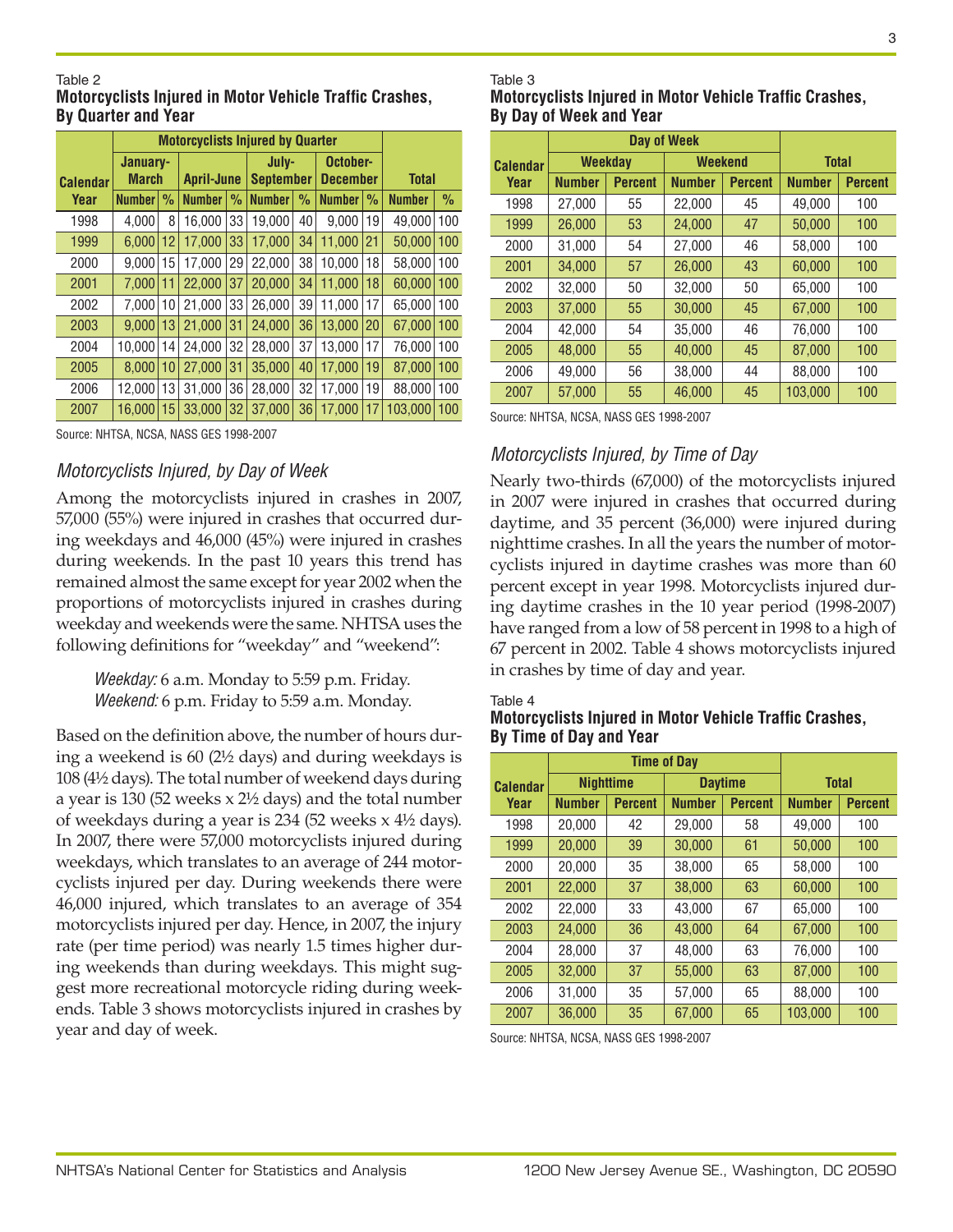### *Motorcyclists Injured, by Person Type*

Of the 103,000 motorcyclists injured in crashes in 2007, 94,000 (92%) were motorcycle riders (operators) and 9,000 (8%) were motorcycle passengers. In each of the years (1998 to 2007) about 90 percent of the motorcyclists injured were motorcycle riders and about 10 percent were motorcycle passengers. This trend is similar to the trend seen in motorcyclists killed in fatal crashes. From 1998 to 2007, the proportion of injured motorcycle riders in crashes has ranged from 87 percent to 92 percent and the proportion of injured motorcycle passengers in crashes has ranged from 8 percent to 13 percent. Table 5 shows motorcyclists injured in crashes by person type and year.

#### Table 5

#### **Motorcyclists Injured in Motor Vehicle Traffic Crashes, By Person Type and Year**

|                 |               |                | <b>Person Type</b> |                  |               |                |
|-----------------|---------------|----------------|--------------------|------------------|---------------|----------------|
| <b>Calendar</b> |               | <b>Rider</b>   |                    | <b>Passenger</b> | <b>Total</b>  |                |
| Year            | <b>Number</b> | <b>Percent</b> | <b>Number</b>      | <b>Percent</b>   | <b>Number</b> | <b>Percent</b> |
| 1998            | 43.000        | 87             | 6.000              | 13               | 49.000        | 100            |
| 1999            | 45,000        | 89             | 5,000              | 11               | 50.000        | 100            |
| 2000            | 51,000        | 88             | 7,000              | 12               | 58,000        | 100            |
| 2001            | 54.000        | 90             | 6.000              | 10               | 60.000        | 100            |
| 2002            | 57.000        | 88             | 9.000              | 12               | 65.000        | 100            |
| 2003            | 61,000        | 91             | 6,000              | 9                | 67,000        | 100            |
| 2004            | 69.000        | 90             | 8.000              | 10               | 76.000        | 100            |
| 2005            | 79.000        | 90             | 8.000              | 10               | 87.000        | 100            |
| 2006            | 81.000        | 92             | 7,000              | 8                | 88.000        | 100            |
| 2007            | 94,000        | 92             | 9,000              | 8                | 103,000       | 100            |

Source: NHTSA, NCSA, NASS GES 1998-2007

#### *Motorcyclists Injured in Alcohol-Related Crashes*

In 2007, of the total motorcyclists injured, 9,000 (9%) were injured in crashes in which alcohol was involved. The proportion of motorcyclists injured in alcohol-related crashes has remained almost the same in the past 10 years, from 10 percent in 1998 to 9 percent in 2007. The proportion of motorcyclists injured in crashes when alcohol was involved ranged from a high of 13 percent in 2002 to a low of 7 percent in 2006. Table 6 shows total motorcyclists injured in crashes, and motorcyclists injured in alcohol-involved crashes. Alcohol involvement in a crash in GES is from a derived variable based on police-reported alcohol involvement, which indicates alcohol use for drivers, pedestrians, cyclists, and other types of non-motorists involved in the crash. GES does not collect blood alcohol concentration (BAC) data. Hence different BAC levels for motorcyclists injured in alcohol-related crashes cannot be obtained.

Table 6

#### **Motorcyclists Injured in Crashes and Motorcyclists Injured In Alcohol-Related Crashes, by Year**

| <b>Calendar</b> | <b>Motorcyclists</b> |               | <b>Motorcyclists Injured in</b><br><b>Alcohol-Related Crashes</b> |
|-----------------|----------------------|---------------|-------------------------------------------------------------------|
| Year            | <b>Injured</b>       | <b>Number</b> | <b>Percent</b>                                                    |
| 1998            | 49,000               | 5,000         | 10                                                                |
| 1999            | 50,000               | 5,000         | 11                                                                |
| 2000            | 58,000               | 7,000         | 11                                                                |
| 2001            | 60,000               | 7,000         | 12                                                                |
| 2002            | 65,000               | 8,000         | 13                                                                |
| 2003            | 67,000               | 6,000         | 10                                                                |
| 2004            | 76,000               | 9,000         | 12                                                                |
| 2005            | 87,000               | 7,000         | 8                                                                 |
| 2006            | 88,000               | 6,000         | 7                                                                 |
| 2007            | 103.000              | 9.000         | 9                                                                 |

Source: NHTSA, NCSA, NASS GES 1998-2007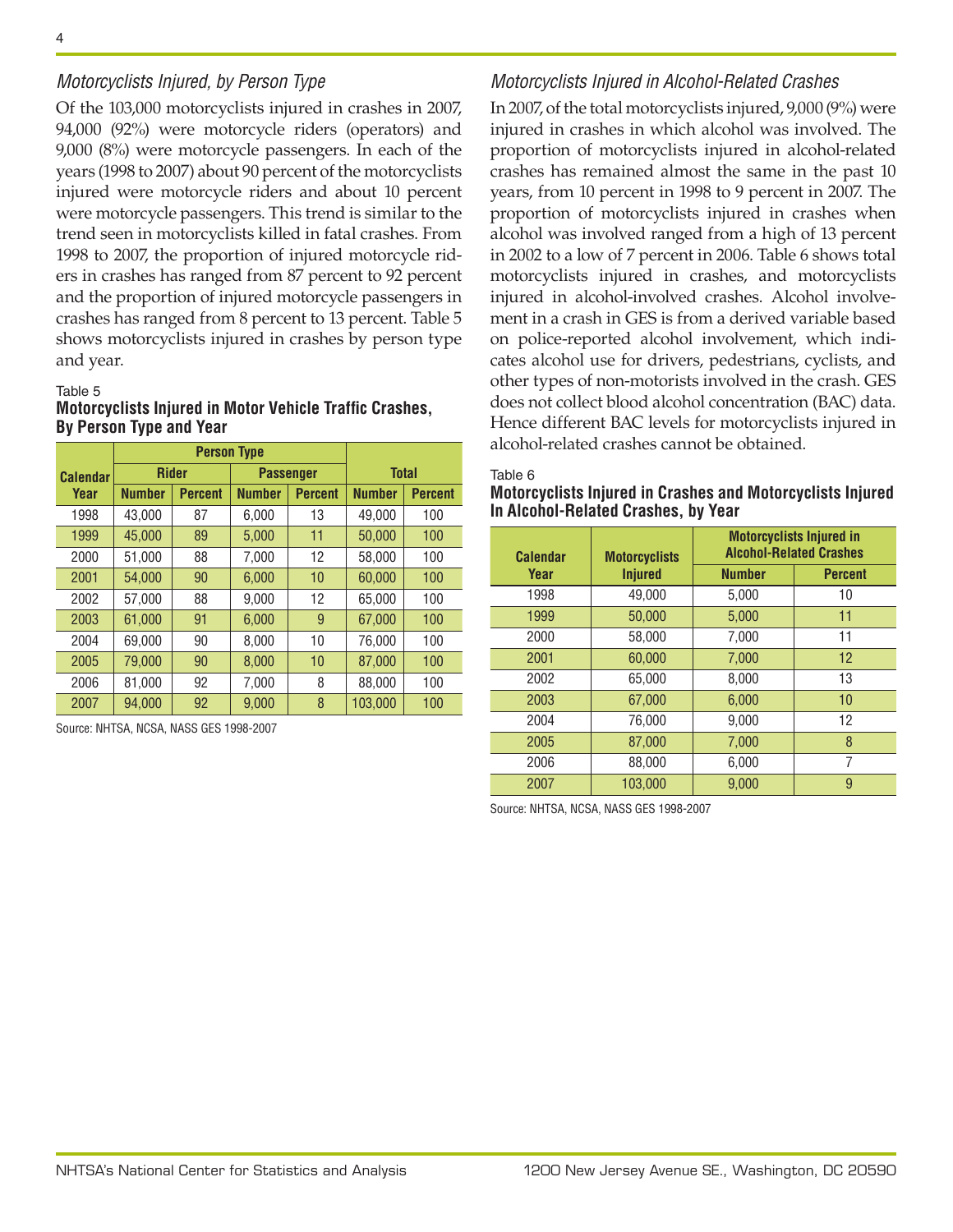## *Motorcyclists Injured, by Helmet Use*

Among the 103,000 motorcyclists injured in motor vehicle crashes in 2007, 65,000 (63%) were helmeted at the time of the crash, 31,000 (30%) were not helmeted, and helmet use was unknown for 7,000 (7%) of the motorcyclists injured. Helmet use from 1998-2007 among motorcyclists injured in crashes has ranged from a low of 55 percent in 2002 and 2003 to a high of 63 percent in 2007. Of the motorcyclists injured in crashes who were not helmeted, the proportion ranged from a high of 40 percent in 2002 to a low of 30 percent in 2006 and 2007. Table 7 shows motorcyclists injured in crashes by helmet use and year.

#### Table 7

**Motorcyclists Injured in Motor Vehicle Traffic Crashes, By Helmet Use and Year**

| <b>Calendar</b> |               |               |                     |               |                                      |                | <b>Total</b>   |               |  |  |  |
|-----------------|---------------|---------------|---------------------|---------------|--------------------------------------|----------------|----------------|---------------|--|--|--|
| Year            | <b>Number</b> | $\frac{0}{0}$ | <b>Number</b>       | $\frac{0}{0}$ | <b>Number</b>                        | $\frac{0}{0}$  | <b>Number</b>  | $\frac{0}{0}$ |  |  |  |
| 1998            | 17,000        | 35            | 29.000              | 59            | 3,000                                | 6              | 49,000         | 100           |  |  |  |
| 1999            | 16,000        | 32            | 30,000              | 60            | 4,000                                | 8              | 50,000         | 100           |  |  |  |
| 2000            | 20,000        | 35            | 32,000              | 56            | 5,000                                | 9              | 58,000         | 100           |  |  |  |
| 2001            | 21,000        | 35            | 35,000              | 57            | 4,000                                | $\overline{7}$ | 60,000         | 100           |  |  |  |
| 2002            | 26,000        | 40            | 36,000              | 55            | 3,000                                | 5              | 65,000         | 100           |  |  |  |
| 2003            | 23.000        | 34            | 37,000              | 55            | 7,000                                | 11             | 67.000         | 100           |  |  |  |
| 2004            | 25.000        | 33            | 44.000              | 58            | 7,000                                | 9              | 76,000         | 100           |  |  |  |
| 2005            | 29,000        | 33            | 53.000              | 60            | 6,000                                | 6              | 87,000         | 100           |  |  |  |
| 2006            | 26,000        | 30            | 53,000              | 61            | 8,000                                | 9              | 88,000         | 100           |  |  |  |
| 2007            | 31,000        | 30            | 65,000              | 63            | 7,000                                | 7              | 103.000        | 100           |  |  |  |
|                 |               |               | <b>Not Helmeted</b> |               | <b>Helmet Use</b><br><b>Helmeted</b> |                | <b>Unknown</b> |               |  |  |  |

Source: NHTSA, NCSA, NASS GES 1998-2007

## *Motorcyclists Injured, by Gender*

In 2007, of the 103,000 motorcyclists injured in crashes, 89,000 (87%) were males and 14,000 (13%) were females. About 85 percent of the motorcyclists injured in crashes each year were males and about 15 percent were females. Similar trends have been noticed among motorcyclists killed in fatal crashes. In the last 10 years, of the motorcyclists injured the proportion of male to female motorcyclists injured has ranged from 90 percent males to 10 percent females in 1999, to 83 percent males and 17 percent females in 2002. Table 8 shows motorcyclists injured in crashes by gender and year.

#### Table 8

**Motorcyclists Injured in Motor Vehicle Traffic Crashes, By Gender and Year**

|                 |               | Gender         |               |                |               |                |  |
|-----------------|---------------|----------------|---------------|----------------|---------------|----------------|--|
| <b>Calendar</b> | <b>Male</b>   |                | <b>Female</b> |                | <b>Total</b>  |                |  |
| Year            | <b>Number</b> | <b>Percent</b> | <b>Number</b> | <b>Percent</b> | <b>Number</b> | <b>Percent</b> |  |
| 1998            | 41,000        | 84             | 8,000         | 16             | 49,000        | 100            |  |
| 1999            | 45,000        | 90             | 5.000         | 10             | 50.000        | 100            |  |
| 2000            | 48.000        | 84             | 9,000         | 16             | 58.000        | 100            |  |
| 2001            | 52.000        | 86             | 9.000         | 14             | 60.000        | 100            |  |
| 2002            | 54,000        | 83             | 11,000        | 17             | 65,000        | 100            |  |
| 2003            | 57,000        | 86             | 10.000        | 14             | 67.000        | 100            |  |
| 2004            | 66.000        | 86             | 11.000        | 14             | 76.000        | 100            |  |
| 2005            | 75.000        | 86             | 13.000        | 14             | 87.000        | 100            |  |
| 2006            | 77.000        | 88             | 11,000        | 12             | 88.000        | 100            |  |
| 2007            | 89,000        | 87             | 14,000        | 13             | 103,000       | 100            |  |

Source: NHTSA, NCSA, NASS GES 1998-2007

## *Motorcyclists Injured, by Age Group*

Nearly one-third (32,000 or 31%) of the 103,000 motorcyclists injured in 2007 in crashes were in the 20-to-29 age group, the highest among all age groups. This was followed by 21,000 (21%) in the 40-to-49 age group, 18,000 (17%) in the 30-to-39 age group, 15,000 (15%) in the 50-to-59 age group, 9,000 (9%) in the under-20 age group and 8,000 (7%) in the above-59 age group. The number of motorcyclists injured from 1998 to 2007 increased among all age groups. Motorcyclists injured in the under-20 age group increased by 29 percent from 7,000 to 9,000, in the 20-to-29 age group from 13,000 to 32,000 (146% increase), in the 30-to-39 age group from 12,000 to 18,000 (50% increase), in the 40-to-49 age group from 9,000 to 21,000 (133% increase), in the 50-to-59 age group from 6,000 to 15,000 (150% increase) and in the above-59 age group from 2,000 to 8,000 (300% increase). The 20-to-29 and 40 and above age groups had the largest increase in motorcyclists injured in the past 10 years. Motorcyclists injured in the 20-to-29 group had the highest number in all the years. Table 9 shows motorcyclists injured in crashes by age group and year.